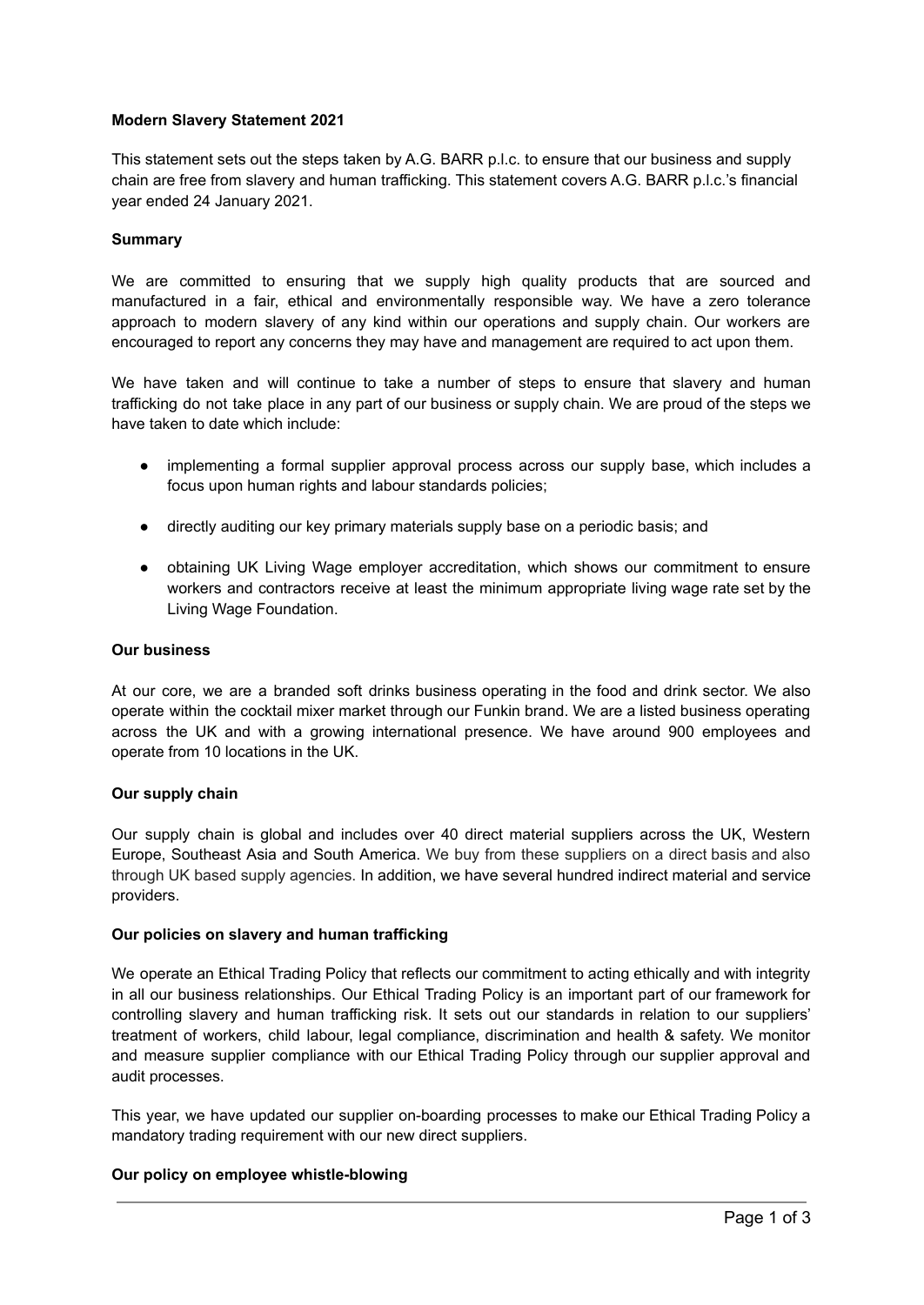We operate a Speaking Up Policy which allows our employees to confidentially raise concerns about the activities of the company on a wide range of areas, including any failure of the company to comply with any legal obligation. Employees who raise concerns in good faith under the policy are protected from repercussions.

# **Due diligence processes for slavery and human trafficking**

We understand the risk of modern slavery taking place in our supply chain. We take a risk-based approach to our selection of suppliers and ethical trading is an important part of our risk assessment processes. In order to identify, monitor and mitigate the risk of slavery and human trafficking taking place within our supply chain we take the following steps:

- Our contract tender process requires the completion of a formal supplier approval questionnaire which includes an assessment of our suppliers' human rights and labour standards status; and
- Our supplier audit programme allows us to periodically assess the working conditions at our key materials suppliers' production sites and to verify that relevant policies are being adhered to.

# **Training**

Our Procurement team are qualified to understand the importance of ethical trading and the risks of modern slavery and human trafficking.

### **Coronavirus (COVID-19) pandemic**

In line with Government guidance published on 20 April 2020, we have considered whether the Coronavirus pandemic has resulted in the heightening or emergence of any particular modern slavery risks in our operations and supply chains.

### *Internal employees*:

We have not identified the emergence of any modern slavery risks in relation to our employees associated with the Coronavirus pandemic. The health and safety of our employees was paramount during the Coronavirus pandemic. Where possible, all our office based employees worked from home when lockdown was imposed, using technology enabling solutions. For those employees unable to work from home (primarily our factory-based teams), we implemented both social distancing and introduced health measures, including additional cleaning regimes, to ensure the safety of our people. All employees classified as vulnerable were identified early on and measures put in place to support them. We adopted all Government guidelines as a minimum at each of our sites. We have also put additional measures in place to support the health and wellbeing of our employees during the pandemic. For example, a Mental Health Hub was launched on our intranet and we have trained a number of our employees as "Mental Health First Aiders" to help support their fellow colleagues. Our offices were available to employees who wished to use them, with appropriate Coronavirus-related processes and procedures in place.

### *Suppliers*:

We have not identified the emergence of any new modern slavery risks in relation to our third party suppliers associated with the Coronavirus pandemic. Our Procurement team continue to monitor the risks of slavery and human trafficking taking place within our supply chain on an ongoing basis.